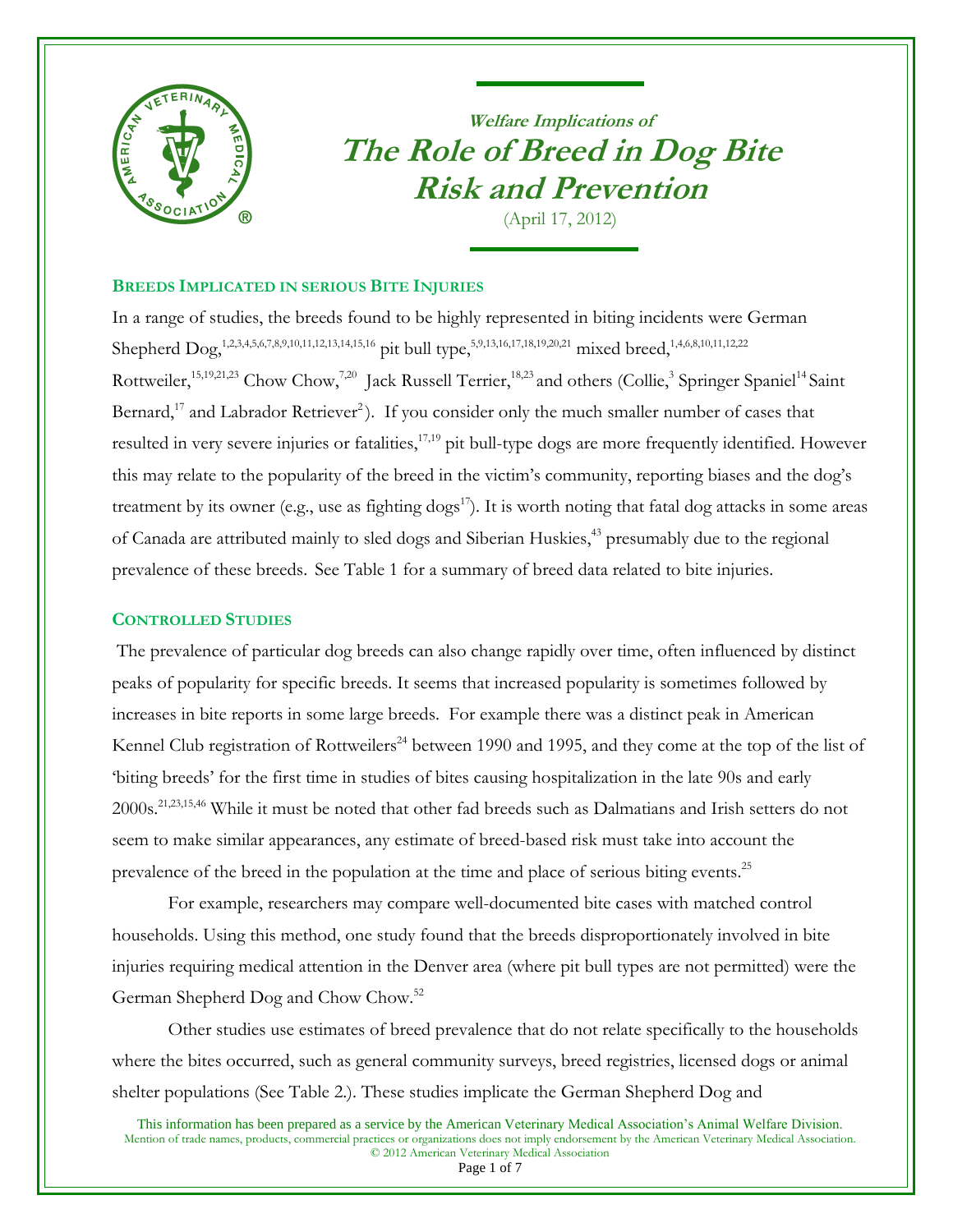crosses<sup>[48,](#page-4-1)[49,](#page-4-2)[50,](#page-4-3)[51,](#page-4-4)[52](#page-4-0)</sup> and various other breeds (mixed breed,<sup>50,[51](#page-4-4)</sup> Cocker spaniel,<sup>49,[53](#page-4-5)</sup> Chow Chow,<sup>[52,](#page-4-0)53</sup> Collie,<sup>[49](#page-4-2)</sup> Doberman,<sup>[48](#page-4-1)</sup> Lhasa Apso,<sup>[35,](#page-1-0)[53](#page-4-5)</sup> Rottweiler,<sup>[38](#page-2-0)</sup> Springer Spaniel,<sup>[34](#page-1-1)</sup> Shih Tsu,<sup>34</sup> and Poodle<sup>[50](#page-4-3)</sup>).

## **AGGRESSIVE BREEDS**

<span id="page-1-4"></span><span id="page-1-2"></span>Based on behavioral assessments and owner surveys the breeds that were more aggressive towards people were small to medium-sized dogs such as the collies, toy breeds and spaniels.<sup>26,27,28,29</sup> For example, a survey of general veterinary clientele in Canada (specifically practices in New Brunswick, Novia Scotia, and Prince Edward Island) identified Lhasa Apso, Springer spaniel and Shih Tsu as more likely to bite.<sup>[34](#page-1-1)</sup>

While small dogs may be more aggressive their size means they are less likely to inflict serious bite injury except on vulnerable individuals or as part of a pack attack.<sup>30</sup> Referrals for aggression problem more closely approximate the breeds implicated in serious bite attacks, probably because owners are more likely to seek treatment for aggression in dogs that are large enough to be dangerous. Larger dogs (regardless of breed) are implicated in more attacks on humans<sup>31</sup> and other dogs.<sup>32</sup>

<span id="page-1-3"></span><span id="page-1-1"></span>Certain large breeds are notably under-represented in bite statistics such as large hounds and retrievers (e.g., Labrador Retrievers and Golden Retrievers)<sup>[28,](#page-1-2)[34](#page-1-3)</sup>—although even these breeds may have known aggressive subtypes.<sup>33</sup> Results relating to German Shepherd Dogs are mixed,<sup>[29,3](#page-1-4)4</sup> suggesting there may be particularly high variability in this breed, perhaps depending on regional subtypes or ownership factors.

#### **PIT BULL TYPES**

Owners of pit bull-type dogs deal with a strong breed stigma,<sup>35</sup> however controlled studies have not identified this breed group as disproportionately dangerous. The pit bull type is particularly ambiguous as a "breed" encompassing a range of pedigree breeds, informal types and appearances that cannot be reliably identified. Visual determination of dog breed is known to not always be reliable.<sup>36</sup> And witnesses may be predisposed to assume that a vicious dog is of this type.

It should also be considered that the incidence of pit bull-type dogs' involvement in severe and fatal attacks may represent high prevalence in neighborhoods that present high risk to the young children who are the most common victim of severe or fatal attacks. And as owners of stigmatized breeds are more likely to have involvement in criminal and/or violent  $\arcsin 37$ —breed correlations may have the owner's behavior as the underlying causal factor.

This information has been prepared as a service by the American Veterinary Medical Association's Animal Welfare Division. Mention of trade names, products, commercial practices or organizations does not imply endorsement by the American Veterinary Medical Association. © 2012 American Veterinary Medical Association

<span id="page-1-0"></span>Page 2 of 7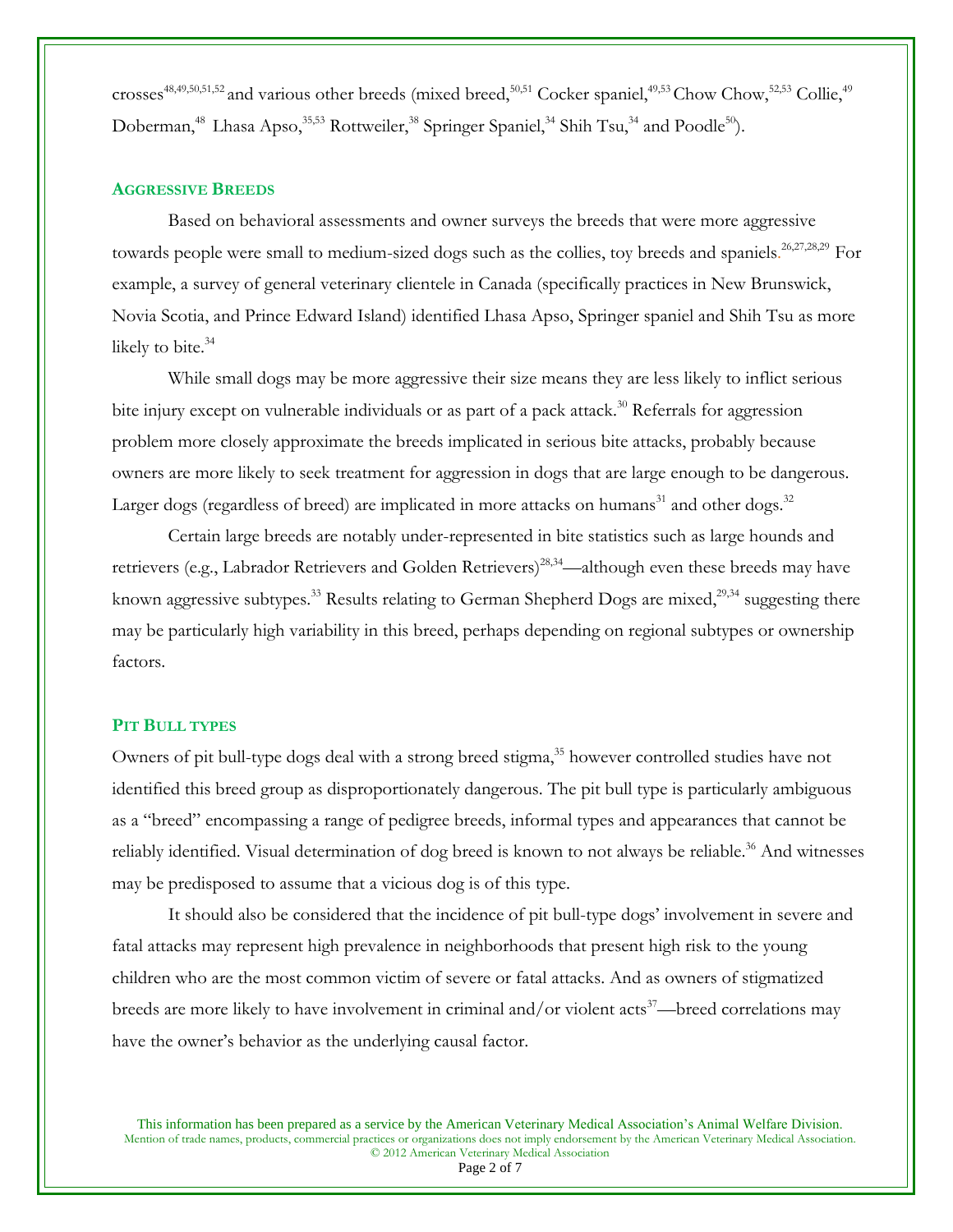#### <span id="page-2-0"></span>**BREED BANS**

<span id="page-2-2"></span><span id="page-2-1"></span>While some study authors suggest limiting ownership of specific breeds might reduce injuries (e.g., pit bull type,<sup>38</sup> German Shepherd Dog<sup>39</sup>) it has not been demonstrated that breed-specific bans affect the rate or severity of bite injuries occurring in the community.<sup>8</sup> Factors that are reliably associated with serious dog bite injury (requiring hospital treatment) in the United States are the victim being a young child and the dog being familiar (belonging to the family, a family friend or neighbor).<sup>40,41</sup> Strategies known to result in decreased bite incidents include active enforcement of dog control ordinances  $(ticketing)^{42}$ .

### **CONCLUSION**

Maulings by dogs can cause terrible injuries<sup>[40](#page-2-1)</sup> and death—and it is natural for those dealing with the victims to seek to address the immediate causes. Serious bites occur due to a range of factors in which a dog's size and temperament are known to be the risk factors. Also important are dog management factors such as neutering and tethering, and child care factors such as supervision around animals.

Given that pit bull-type dogs are not implicated in controlled studies, and the potential role of prevalence and management factors, it is difficult to support the targeting of this breed as a basis for dog bite prevention. If breeds are to be targeted a cluster of large breeds would be implicated including the German shepherd and shepherd crosses and other breeds that vary by location.

#### **SEE ALSO:**

National Animal Control Association Guideline Statement: *"Dangerous and/or vicious animals should be labeled as such as a result of their actions or behavior and not because of their breed."*

# **SUMMARY TABLES**

#### **Table One**

#### **Studies of Serious Dog Bite Injury by Breed**

| Period    | Data Source | N   | Country              | Top Two Breeds Identified | Ref |
|-----------|-------------|-----|----------------------|---------------------------|-----|
| 1971      | US Dept.    | 843 | <b>United States</b> | mixed breed               |     |
|           | Health      |     | (VA)                 | German Shepherd Dog       |     |
| 1971-1974 | Hospital    | 50  | South Africa         | German Shepherd Dog       |     |
|           | records     |     |                      | Labrador Retreiver        |     |

This information has been prepared as a service by the American Veterinary Medical Association's Animal Welfare Division. Mention of trade names, products, commercial practices or organizations does not imply endorsement by the American Veterinary Medical Association. © 2012 American Veterinary Medical Association

Page 3 of 7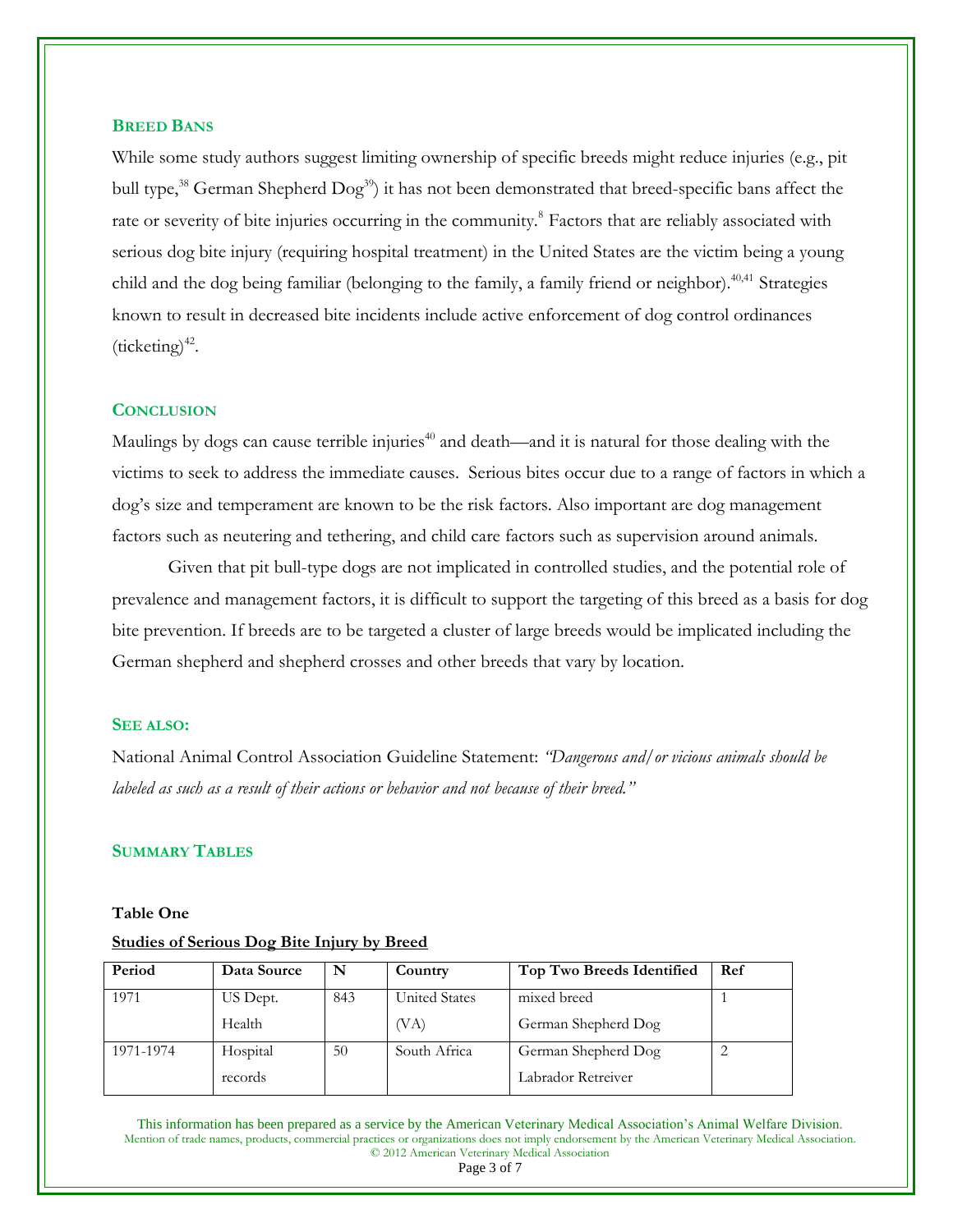| 1973-1976     | US Dept.                          | 2618  | <b>United States</b> | German Shepherd Dog  | $\mathfrak{Z}$  |  |
|---------------|-----------------------------------|-------|----------------------|----------------------|-----------------|--|
|               | Health                            | (AL)  |                      | Collie               |                 |  |
|               |                                   |       |                      |                      |                 |  |
| 1979-1982     | Health Dept.                      | 16    | <b>United States</b> | pit bull type        | 17              |  |
|               | Severe attacks                    |       | (SC)                 | Saint Bernard        |                 |  |
| 1981-1983     | <b>US</b>                         | 772   | <b>United States</b> | mixed breed          | 22              |  |
|               | Reservations                      |       |                      | unspecified pedigree |                 |  |
| 1982-1989     | Hospital                          | 146   | United Kingdom       | pit bull type        | 18              |  |
|               | records                           |       |                      | Jack Russell Terrier |                 |  |
| 1987-1988     | <b>HASS</b>                       | 487   | United Kingdom       | mixed breed          | $\overline{4}$  |  |
|               |                                   |       |                      | German Shepherd Dog  |                 |  |
| 1979-1998     | Fatalities                        | 27    | <b>United States</b> | pitt bull type       | 19              |  |
|               |                                   |       |                      | Rottweiler           |                 |  |
| 1989          | Hospital<br>168                   |       | <b>United States</b> | German Shepherd Dog  | $\overline{5}$  |  |
|               | records                           |       |                      | pit bull type        |                 |  |
| 1989          | Hospital                          | 75    | United Kingdom       | German Shepherd Dog  | 6               |  |
|               | records                           |       |                      | mixed breed          |                 |  |
| 1991          | Animal control                    | 357   | <b>United States</b> | German Shepherd Dog  | $\overline{7}$  |  |
|               | records                           |       |                      | Chow Chow            |                 |  |
| $1991 + 1994$ | Hospital                          | 198   | United Kingdom       | German Shepherd Dog  | $\overline{8}$  |  |
|               | records                           |       |                      | mixed breed          |                 |  |
| 1989-1996     | Hospital                          | 1109  | <b>United States</b> | pit bull type        | 9               |  |
|               | records                           |       | (CA)                 | German shepherd      |                 |  |
| 1990-2007     | Fatalities                        | 28    | Canada               | mixed breed husky    | 43              |  |
|               |                                   |       |                      | "sled dog"           |                 |  |
| 1995          | Patients                          | ~8000 | <b>United States</b> | German Shepherd Dog  | 10              |  |
|               | receiving rabies<br>post-exposure |       | (PA)                 | mixed breed          |                 |  |
|               | prophylaxis                       |       |                      |                      |                 |  |
| 1991-2000     | Hospital                          | 654   | Spain                | German Shepherd Dog  | 11              |  |
|               | records                           |       |                      | mixed breed          |                 |  |
| 1996          | Hospital                          | 1916  | Australia            | German Shepherd Dog  | 44              |  |
|               | records                           |       |                      | <b>Bull Terrier</b>  |                 |  |
| 1995-1997     | Animal control                    | ?     | <b>United States</b> | pit bull type        | $\overline{20}$ |  |
|               |                                   |       |                      | Chow Chow            |                 |  |
| 1997          | Hospital                          | 385   | Canada               | German Shepherd Dog  | $11^{45}$       |  |
|               | records                           |       |                      | Cocker Spaniel       |                 |  |
| 1998-2002     | Hospital                          | 72    | Canada               | Rottweiler           | 46              |  |
|               | records                           |       |                      | German Shepherd Dog  |                 |  |

This information has been prepared as a service by the American Veterinary Medical Association's Animal Welfare Division. Mention of trade names, products, commercial practices or organizations does not imply endorsement by the American Veterinary Medical Association. © 2012 American Veterinary Medical Association

<span id="page-3-1"></span><span id="page-3-0"></span>Page 4 of 7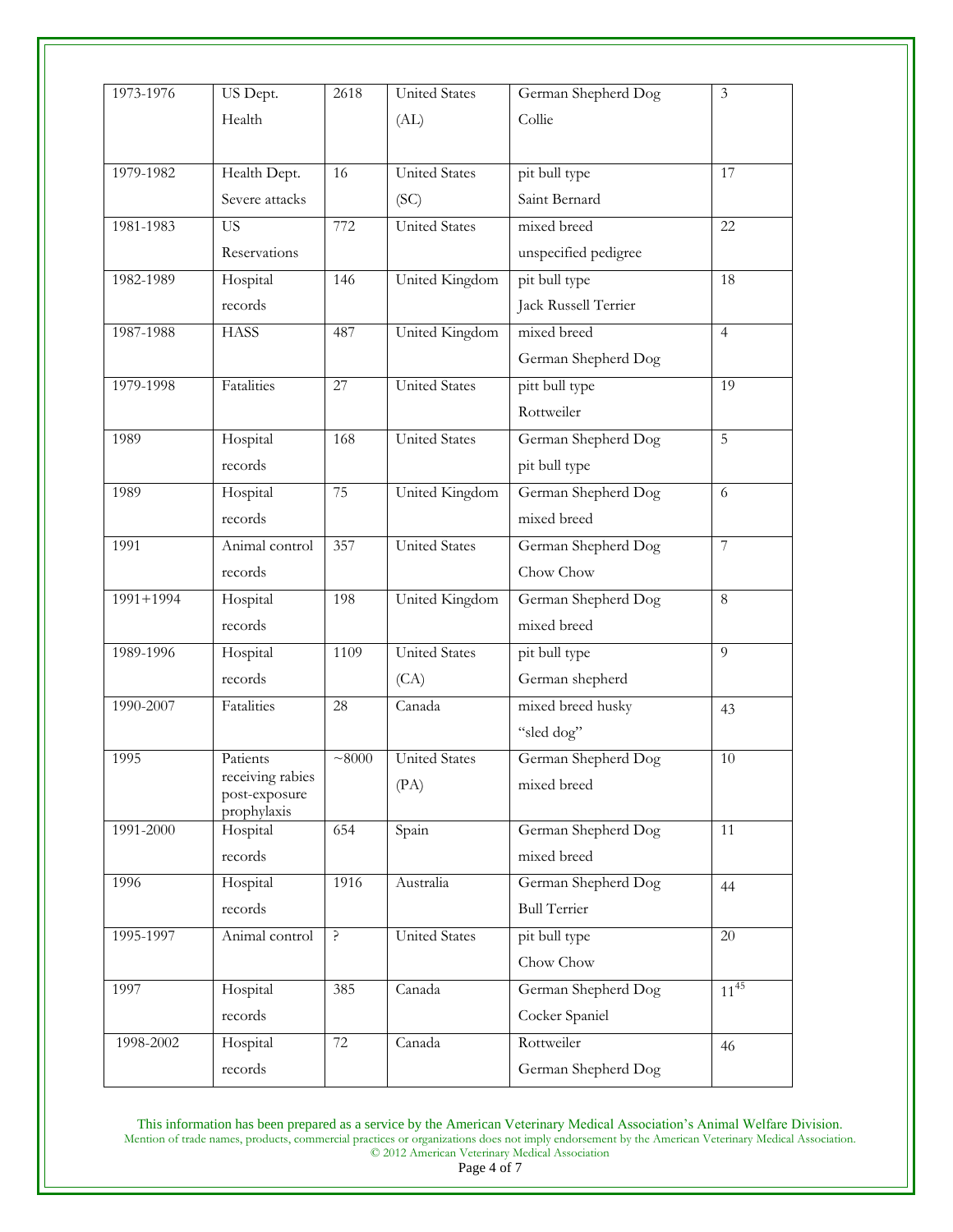| 1991-2004 | Hospital   | 25   | South Africa         | pit bull type        | 47 |
|-----------|------------|------|----------------------|----------------------|----|
|           | records    |      |                      | German Shepherd Dog  |    |
| 1994-2005 | Hospital   | 341  | Austria              | mixed breed          | 12 |
|           | records    |      |                      | German Shepherd Dog  |    |
| 1997-2003 | Hospital   | 11   | <b>United States</b> | Rottweiler           | 15 |
|           | records    |      |                      | German Shepherd Dog  |    |
| 2001-2002 | ACC claims | 3020 | New Zealand          | German Shepherd Dog  | 13 |
|           |            |      |                      | pit bull type        |    |
| 2000-2004 | Hospital   | 593  | United Kingdom       | Rottweiler           | 23 |
|           | records    |      |                      | Jack Russell Terrier |    |
| 2001-2005 | Hospital   | 551  | <b>United States</b> | pit bull type        | 21 |
|           | records    |      |                      | Rottweiler           |    |
| 2002-2005 | Veterinary | 111  | <b>United States</b> | Springer Spaniel     | 14 |
|           | referral   |      | (PA)                 | German Shepherd Dog  |    |

# **Table Two**

# **Studies of Serious Dog Bite Injury by Breed taking into Account Breed Prevalence**

| Period        | Data Source                               | Prevalence estimate                  | N                                       | Country                          | <b>Breeds Identified as</b><br><b>Higher Risk</b>                              | Ref |
|---------------|-------------------------------------------|--------------------------------------|-----------------------------------------|----------------------------------|--------------------------------------------------------------------------------|-----|
| 1974-<br>1975 | Animal control                            | Licensed dogs                        | $\mathord{\mathop{\text{--}}\nolimits}$ | <b>United States</b><br>(MD)     | German Shepherd Dog and<br>shepherd crosses<br>Doberman Pinscher               | 48  |
| 1976-<br>1977 | <b>US</b> Bases                           | Relative risk versus<br>mixed breed  | 529                                     | <b>United States</b><br>(II, MO) | Collie<br>German Shepherd Dog<br>Cocker Spaniel                                | 49  |
| 1982          | Pediatric practice                        | Non-biting pets of<br>other patients | 194                                     | <b>United States</b><br>(MO)     | German Shepherd Dog<br>and shepherd crosses<br>mixed breed over 30lb<br>Poodle | 50  |
| 1986-<br>1987 | Health Unit                               | Licensed dogs                        | 318                                     | Canada                           | German Shepherd Dog<br>mixed breed                                             | 51  |
| 1991          | Plastic surgery cases                     | Prevalence in<br>community           | 146                                     | Australia                        | German Shepherd Dog                                                            | 39  |
| 1991          | Animal control                            | Case controls                        | 178                                     | <b>United States</b><br>(CO)     | German Shepherd Dog<br>Chow Chow                                               | 52  |
| 1990-<br>1993 | Hospital records                          | Survey                               | 356                                     | Australia                        | Doberman Pinscher<br>German Shepherd Dog<br>Rottweiler                         | 38  |
| 1993          | Shelter animals<br>quarantined for biting | General shelter<br>admissions        | 170                                     | United States<br>(WI)            | Chow Chow<br>Cocker Spaniel<br>Lhasa Apso                                      | 53  |
| 1996          | Owner self-report<br>(biters)             | Owner self-report<br>(non-biters)    | 3226                                    | Canada                           | Lhasa Apso<br>Springer Spaniel<br>Shih Tsu                                     | 34  |

## **REFERENCES**

This information has been prepared as a service by the American Veterinary Medical Association's Animal Welfare Division. Mention of trade names, products, commercial practices or organizations does not imply endorsement by the American Veterinary Medical Association. © 2012 American Veterinary Medical Association

<span id="page-4-5"></span><span id="page-4-4"></span><span id="page-4-3"></span><span id="page-4-2"></span><span id="page-4-1"></span><span id="page-4-0"></span>Page 5 of 7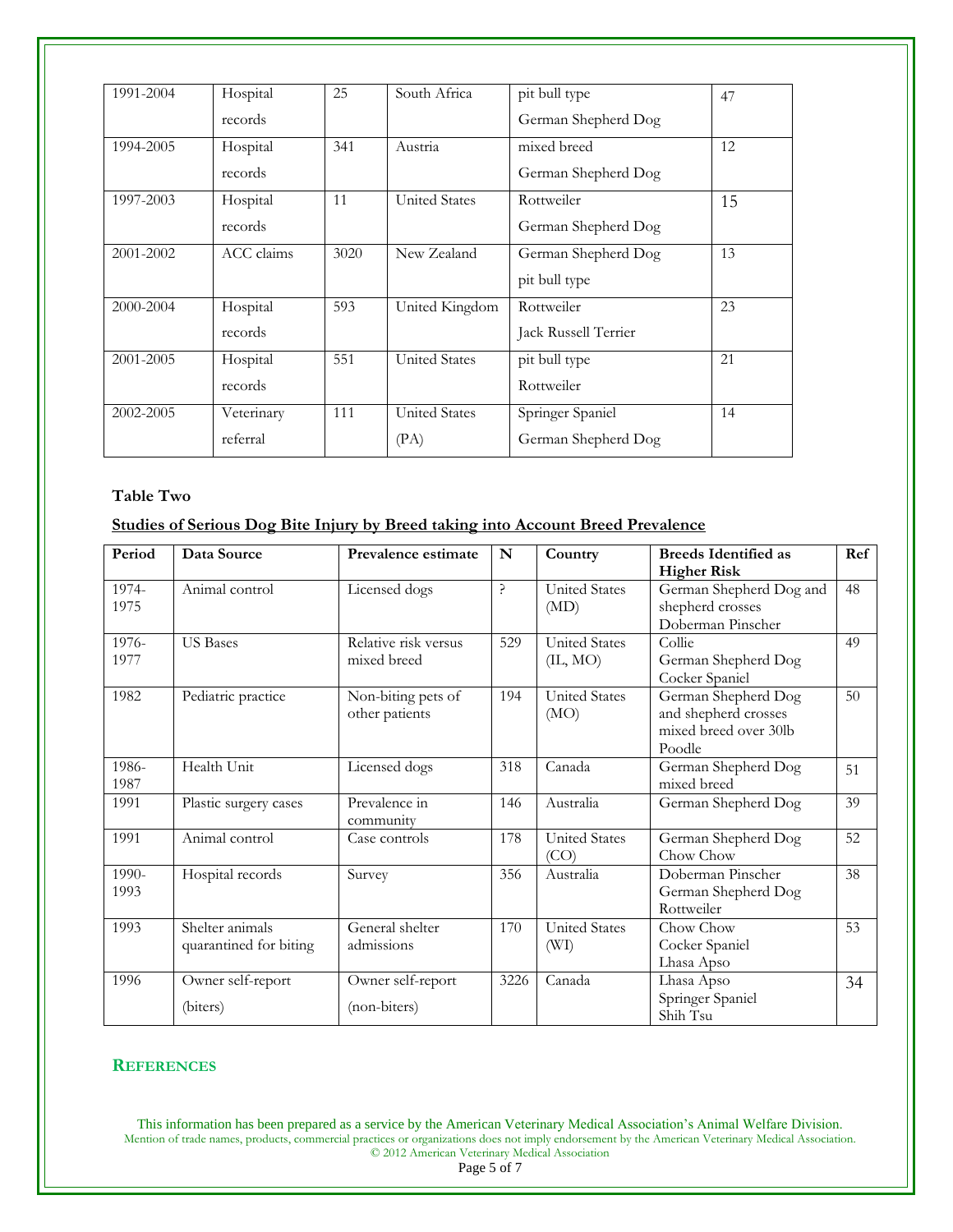<sup>1</sup> Morton C. Dog bites in Norfolk, VA. *Health Seru Rep*, 1973;88:59-65.

<sup>2</sup> Chait LA,Spitz L. Dogbite injuries in children. *S Afr Med J* 1975;49:718-720.

<sup>3</sup> Maetz, M. Animal bites, a public health problem in Jefferson County, Alabama. *Public Health Rep* 1979;94: 528-534.

 $\overline{a}$ 

7 Patrick GR, O'Rourke KM. Dog and cat bites: epidemiologic analyses suggest different prevention strategies. *Public Health Rep* 1998;113:252257.

<sup>8</sup> Klaassen B, Buckley JR, Esmail A. Does the Dangerous Dogs Act protect against animal attacks: a prospective study of mammalian bites in the accident and emergency department. *Injury* 1996; 27: 89-91.

<sup>9</sup> Meade, P. Police and domestic dog bite injuries: What are the differences? What are the implications about police dog use*? Injury Extr*a 2006;37:395-401.

<sup>10</sup> Moore DA, Sischo WM, Hunter A, et al. Animal bite epidemiology and surveillance for rabies postexposure prophylaxis. *J Am Vet Med Assoc* 2000;217:190–194.

<sup>11</sup> Mendez Gallart R, Gomez Tellado M, Somoza Argibay I, Liras Munoz J, Pais Pineiro E, Vela Nieto D. Dog bite related injuries treated in a pediatric surgery department: analysis of 654 cases in 10 years. *An Esp Pediatr.* 2002;56:425–429.

<sup>12</sup> Schalamon J. Analysis of dog bites in children who are younger than 17 years. *Pediatrics* 2006;117:374–379.

<sup>13</sup> Wake AF. *The Aetiology of Dog Bites in New Zealand*, [MSc thesis], Palmerston North: Massey University, 2005.

<sup>14</sup> Reisner, IR. Assessment, management, and prognosis of canine dominated-related aggression. *The Veterinary Clinics of North America Small Animal Practice* 1997;27:479–495.

<sup>15</sup> Benson LS, Edwards SL, Schiff AP, et al. Dog and cat bites to the hand: treatment and cost assessment. *J Hand Surg [Am]* 2006; 31: 468-473.

<sup>16</sup> Ashby K. Dog bites. Victorian Injury Surveillance System. *Hazard* 1996; 26: 7-13.

<sup>17</sup> Wright JC. Severe attacks by dogs: characteristics of the dogs, the victims, and the attack settings. *Public Health Rep* 1985;100:55–61.

<sup>18</sup> Shewell PC, Nancarrow JD. Dogs that bite*. BMJ* 1997;303:1512–13.

<sup>19</sup> Sacks JJ, Sinclair L, Gilchrist J, Golab GC, Lockwood R. Breeds of dogs involved in fatal human attacks in the United States between 1979 and 1998. *J Am Vet Med Assoc* 2000; 217: 836–840.

<sup>20</sup> Blocker DE. Dog bite rates and biting dog breeds in Texas, 1995-1997. Masters Thesis 2000.

<sup>21</sup> Kave AE, Belz JM, Kirschner RE. Pediatric Dog Bite Injuries: A 5 Year Review of the Experience at the Children's Hospital of Philadelphia. *Plastic and Reconstructive Surgery* 2009;124:551-558.

<sup>22</sup> Daniels TJ. A study of dog bites on the Navajo reservation*. Public Health Rep* 1986;101:50-59.

<sup>23</sup> Thompson P. Aggression Effects - From a Human Perspective and Solutions. *Urban Animal anagement Conference Proceedings*  2004.

<sup>24</sup> Herzog H. Forty-two Thousand and One Dalmatians: Fads, Social Contagion, and Dog Breed Popularity. *Society and Animals* 2006;4:383-398.

<sup>25</sup> Cunningham, L. The Case Against Dog Breed Discrimination By Homeowners' Insurance Companies. *Connecticut Insurance Law Journal* 2004;11:61.

<sup>26</sup> Fatjó J, Amat M, Mariotti VM, Torre JLR, Manteca X. Analysis of 1040 cases of canine aggression in a referral practice in Spain. *J Vet Behav* 2007; 2:158-65.

<sup>27</sup> Duffy, DL., Hsu, Y. Serpell, JA. Breed differences in canine aggression*. Appl Anim Behav Sci* 2008*;*114:441–460.

<sup>28</sup> Draper, T.W., Canine analogs of human personality factors*. J Gen Psyc* 1995;122: 241–252.

<sup>29</sup> Lund JD, Agger JF, Vestergaard KS. Reported behaviour problems in pet dogs in Denmark: age distribution and influence of breed and gender. Preventative Vet med 1996;28:33-48

<sup>30</sup> Kneafsey B, Condon KC. Severe dog-bite injuries, introducing the concept of pack attack: A literature review and seven case reports. *Injury*. 1995;26:37–41.

<sup>31</sup> Harris D, Imperato PJ, Oken B. Dog bites—an unrecognized epidemic. *Bull NY Acad Med* 1974;50:981–1000.

<sup>32</sup> Roll, A., Unshelm, J. Aggressive conflicts amongst dogs and factors affecting them. *Appl Anim Behav Sci*. 1997;52:229–242.

<sup>33</sup> van den Berg, L., Schilder, M.B.H., Knol, B.W. Behaviour genetics of canine aggression: behavioural phenotyping of Golden Retrievers by means of an aggression test. *Behav Gen* 2003;33:469–483.

 $34$  Guy, N, Canine household aggression in the caseload of general veterinary practitioners in Maritime Canada, Master of Science thesis, Atlantic Veterinary College, University of Prince Edward Island, 1999

<sup>35</sup> Twining, H., Arluke, A. Patronek, G. Managing stigma of outlaw breeds: A case study of pit bull owners*. Society and Animals* 2001;8:1-28.

This information has been prepared as a service by the American Veterinary Medical Association's Animal Welfare Division. Mention of trade names, products, commercial practices or organizations does not imply endorsement by the American Veterinary Medical Association. © 2012 American Veterinary Medical Association

<sup>4</sup> Levene S. Dog bites to children. *BMJ* 1991;303:466.

<sup>5</sup> Avner JR, Baker MD. Dog bites in urban children. *Pediatrics.* 1991;88:55-57.

<sup>6</sup> Jarrett P. Which dogs bite? *Arch Emerg Med* 1991;8:33–35.